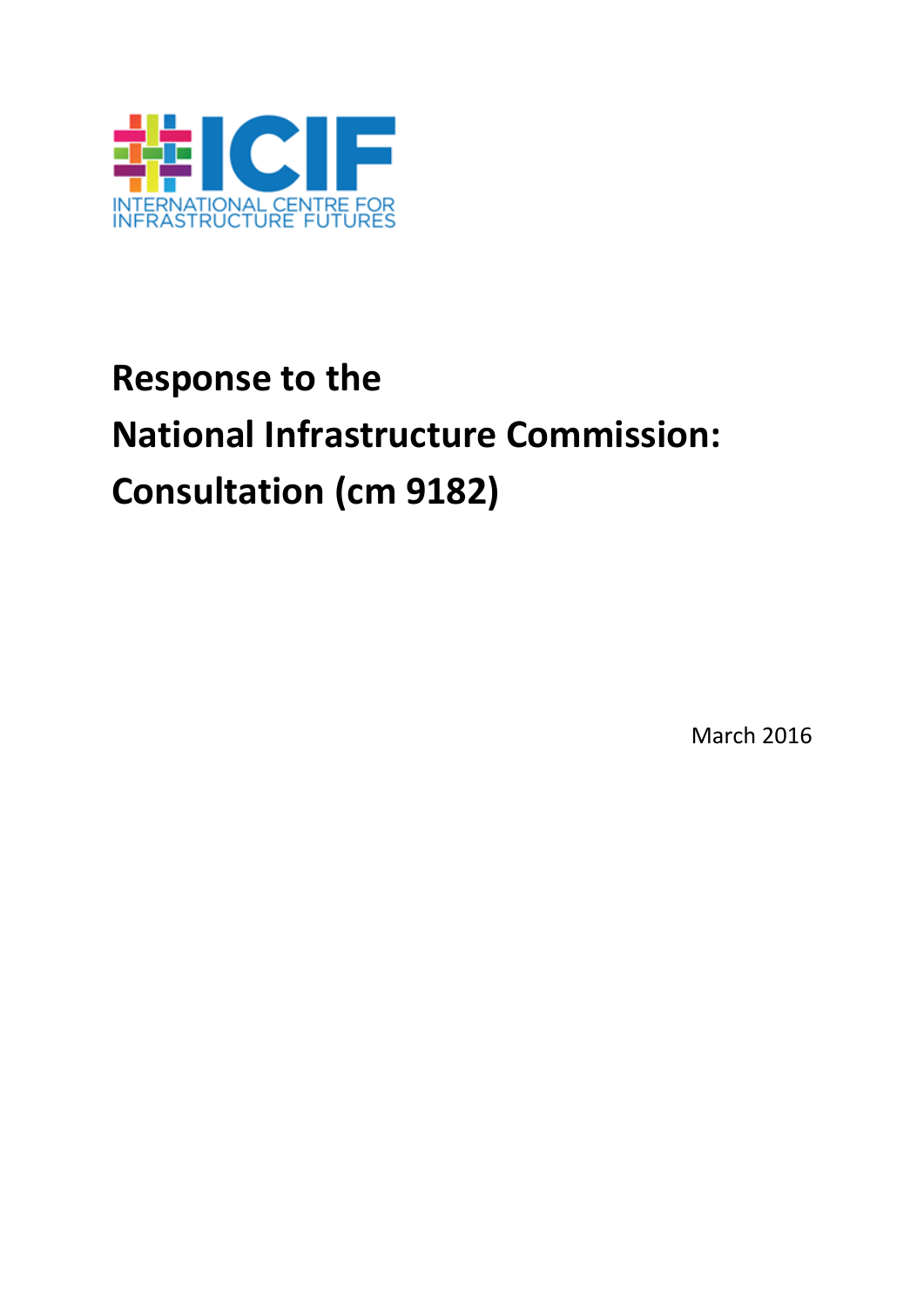Prepared on behalf of ICIF by:

| <b>Prof Andrew Edkins</b> | Professor of the Management of Complex Projects, The Bartlett School of<br>Construction and Project Management, Faculty of the Built Environment,<br><b>University College London</b> |
|---------------------------|---------------------------------------------------------------------------------------------------------------------------------------------------------------------------------------|
| <b>Dr Neil Carhart</b>    | Senior Research Associate, The Systems Centre, Department of Civil<br>Engineering, University of Bristol                                                                              |
| <b>Dr Tom Dolan</b>       | ICIF Research Associate and Centre Co-Ordinator, Department of Science,<br>Technology, Engineering and Public Policy, University College London                                       |
| Dr Ralitsa Hiteva         | Research Fellow, Science Policy Research Unit, The Sussex Energy Group,<br><b>University of Sussex</b>                                                                                |



The International Centre for Infrastructure Futures (ICIF) is an interdisciplinary, practice-orientated research centre conducting fundamental research on infrastructure interdependency, policy, innovation, regulation, management and financing. ICIF was created to identify what combinations of actors, regulations and technologies can provide for the effective planning, design, investment, construction, delivery and use of infrastructure services that underpin economic activity and improve citizens' quality of life within modern societies.

ICIF brings together leading academics from six UK universities: University College London, Cranfield University and the universities of Bristol, Brighton, Sussex and Southampton.

ICIF is funded by the Engineering and Physical Sciences Research Council and the Economic and Social Research Council (Grant reference: EP/K012347/1)

For more information please contact: Dr Tom Dolan, Department of Science, Technology, Engineering and Public Policy, (UCL STEaPP), UCL Email[: Thomas.dolan@ucl.ac.uk](mailto:Thomas.dolan@ucl.ac.uk)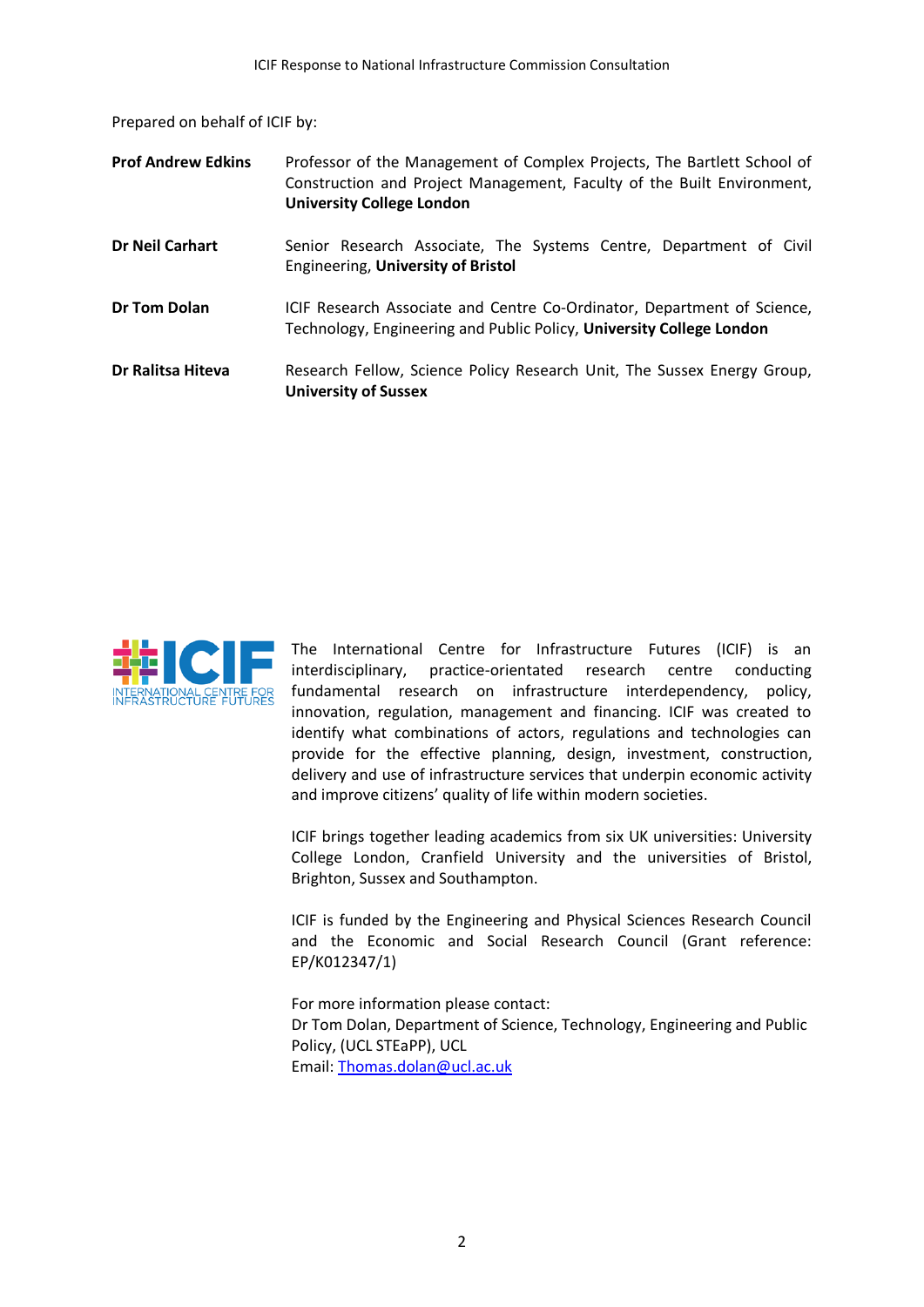## **Introduction**

This document has been prepared by those listed above on behalf of the International Centre for Infrastructure Futures (ICIF) in response to an open consultation on the National Infrastructure Commission seeking views on the governance, structure and operation of the Commission. The consultation document was issued on  $7<sup>th</sup>$  January 2016 by HM Treasury, National Infrastructure Commission and The Rt Hon Greg Hands MP.

The document responds to questions 1 to 15 of the consultation. Each response is accompanied by a note highlighting any relevant caveats or assumptions, together with additional detail and rationale to support the position.

## **Summary of Cross Cutting Themes from Consultation Response**

- The significant degree of interdependencies involved in infrastructure provision and operation must be taken into account (See response to Question 1, 13, 14 and 15);
- The relationships between the National Infrastructure Commission (NIC) and other infrastructure stakeholders (e.g. government departments, regulators, infrastructure operators and suppliers) must be governed in an open and collaborative way. The credibility of the NIC depends on the nature of these relationships, its objectivity, independence and the quality and transparency of its methodologies (see responses to Questions 1, 3, 5, 6, 7, 8, 12, 13, 14 and 15);
- Groups of actors and activities that fall outside the remit of the UK government play an increasing role in the way that society and its economy creates and captures value from infrastructure. This should be reflected in the National Infrastructure Commission's mandate and process of work to include broader understanding of cost, benefits, methodologies and criteria for assessment (see response to Questions 4,7, 9, 10 and 11);
- The National Infrastructure Assessment (NIA) should be systemic and framed within an understanding of the high-level outcomes valued by society and an articulation of the nation's needs that is neutral to the specific solutions through which they will be fulfilled. (see responses to Questions 1, 7 and 8)
- A holistic set of criteria should be used to evaluate the relative merits of possible options to address the fundamental infrastructure need. These criteria may comprise both economic and non-economic objectives, possible criteria include: whole lifecycle cost (TOTEX), the expected value of the flow of benefits over an infrastructure lifecycle, the ability to contribute to broader system-level goals (e.g. increased system resilience, carbon mitigation, system adaptation to the impacts of climate change, the management of water flow at the catchment level and inclusiveness of access and fairness in terms of benefit and value distribution) (see responses to Questions 8 and 9)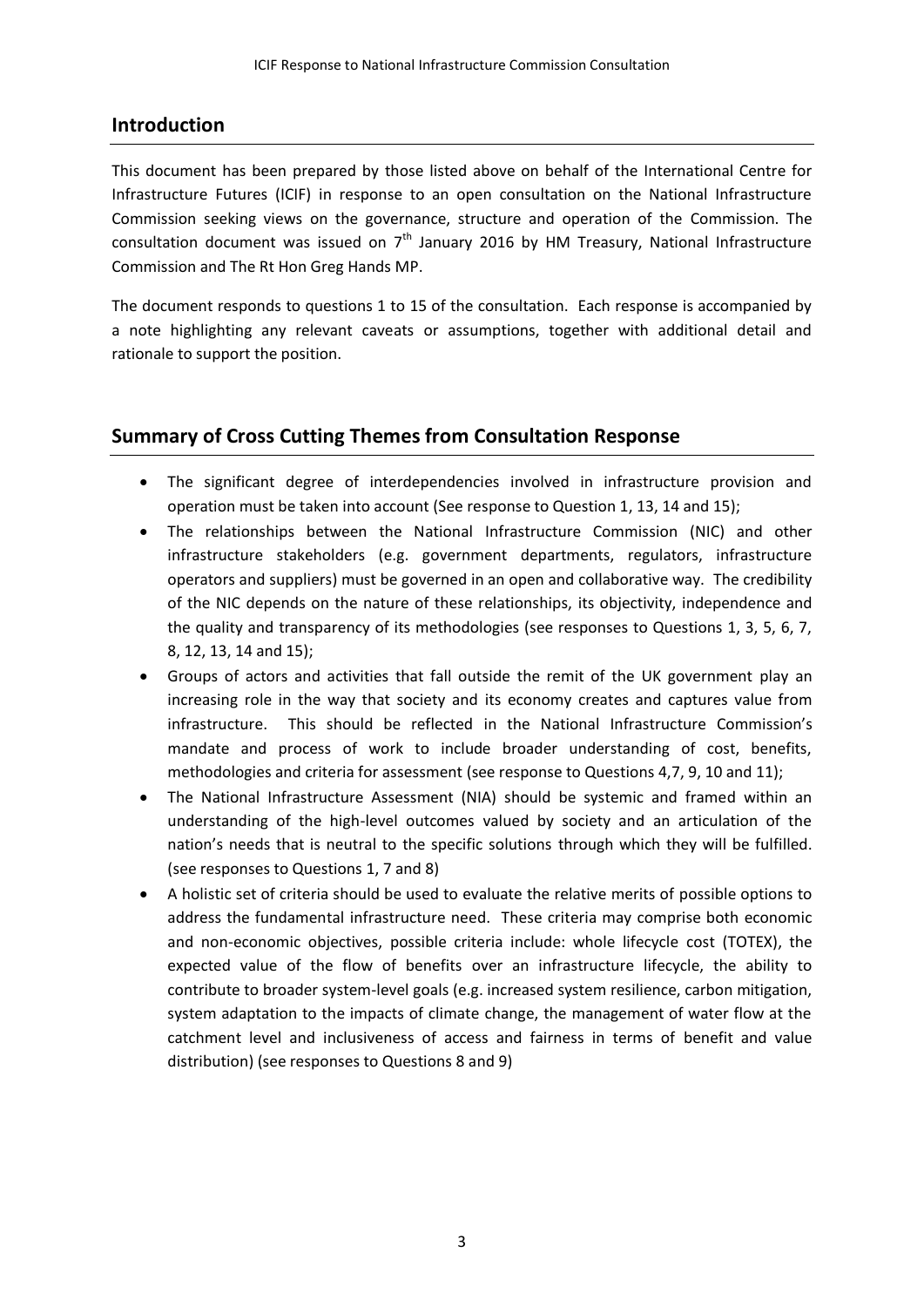### **Consultation Questions**

# **1) Do you agree that the National Infrastructure Commission should be established as a non-departmental public body via primary legislation?**

### Answer: **Yes**

### Note: None

Detail and Rationale: We wholeheartedly agree that the credibility of the National Infrastructure Commission (NIC) will partially be derived through being independent of government and any individual government department (3.1). The NIC will also derive credibility from the quality of the methodologies and processes it implements to undertake its responsibilities, the quality and openness of the relationships it builds with important stakeholders, its ability to access and engage with high quality objective research and evidence and to independently commission such research where it believes necessary.

Additionally, we agree that independence is vital if the NIC is to:

- Build relationships with stakeholders at a range of levels including government departments, sub-national and regional bodies and regulators (1.5);
- Advise on complex, long-term, cross sectoral, systemic issues (2.2);
- '*facilitate a better quality of discussion on future infrastructure projects*' (2.2);
- '*promote a more consensual approach to policy making and create a co-ordinated structure for an ongoing dialogue between politicians, government, industry and the public*' (1.6);
- Facilitate the emergence of political consensus through its recommendations (2.3).

If established as a non-departmental public body the NIC will be able to foster a collaborative approach among government departments. This is particularly important in the light of the emerging recognition for the interdependencies between infrastructures across multiple sectors that fall under the governance of diverse government departments. It is particularly important when planning new infrastructures as their net effects are strongly related to the nature and performance of legacy infrastructures. New advances in technologies for road driving, renewable energy sources, and information economics are just a few of the trends that support the need for the NIC to adopt an interdependency infrastructure paradigm.

An opportunity to recognise and take advantage of the high level of interdependency between infrastructures and cities is now ripe for the taking. We agree with Moss Kanter<sup>1</sup> who recently remarked in relation to the necessity of changing government silos that "to avoid getting stymied by silos reorganization…A compelling vision needs to connect actions to a clear set of goals". As an independent, non-departmental public-body, the NIC would be well placed to articulate this vision grounded in its broad understanding of infrastructure needs. Therefore we agree that the NIC needs to be independent if it is to fulfil the various elements of its remit to:

1

<sup>1</sup> Moss-Kanter, R. (2015). *Move*. W.W. Norton & Company: New York.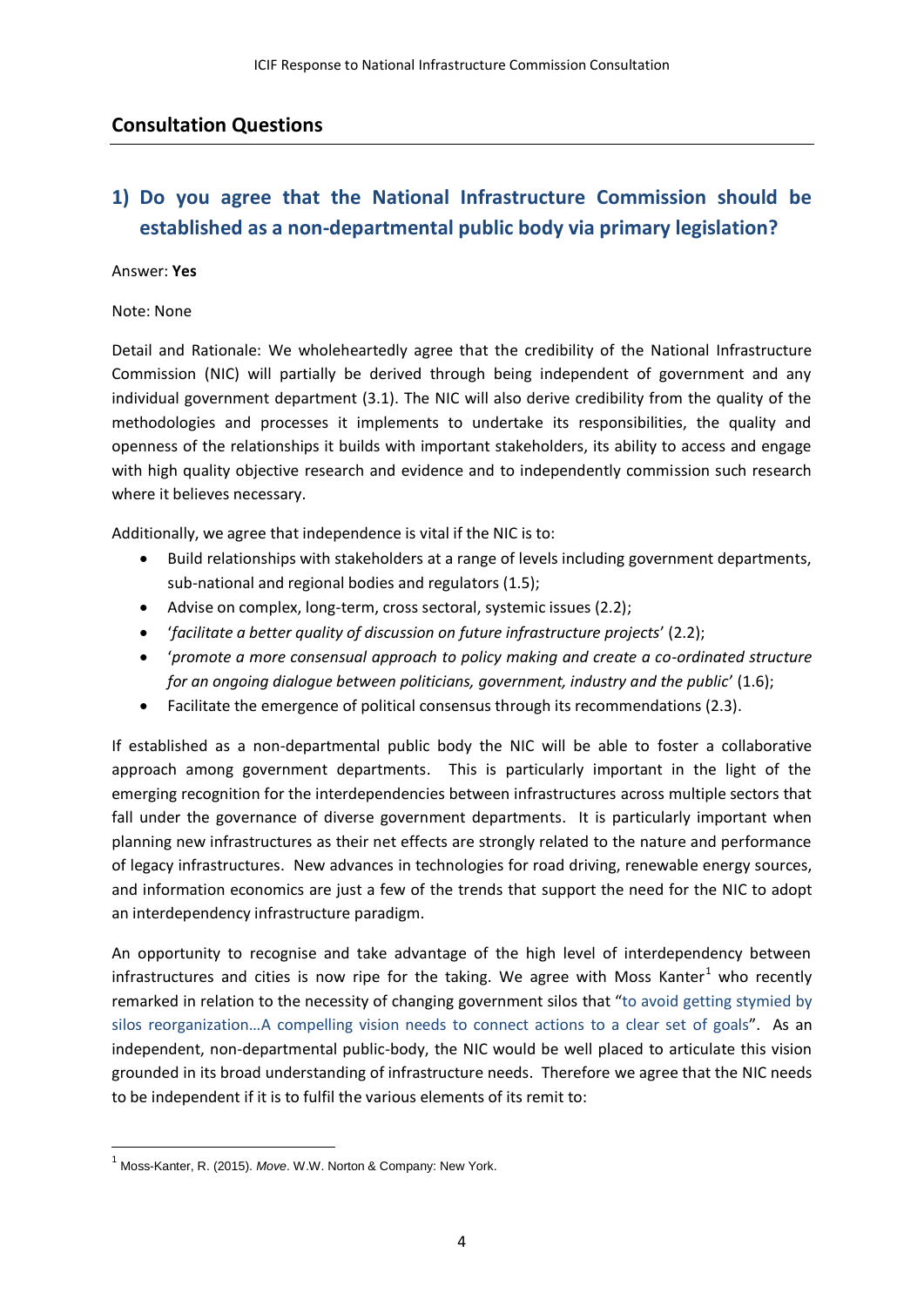- Develop, implement and refine an '*overarching and independent process for assessing the long-term infrastructure needs of the nation*' (1.4);
- Produce a clear, transparent analysis of what infrastructure is needed (today and in the future); what the key trade-offs and dependencies are; and how these needs can best be met. (2.3)

Moreover, we agree it is necessary that the Commission should not be responsible for delivering the infrastructure it recommends (2.8) and believe independence from such responsibility is important to maintain objectivity when implementing needs assessment methodology.

# **2) Do you agree that the commission's National Infrastructure Assessments should be laid before Parliament and that the government must respond within a specific timeframe? What would an appropriate timeframe be?**

### Answer: **Yes**

Note: With the information currently available a specific time-frame in which the government should respond is stated here with some reservation.

Detail and Rationale: The Commission's National Infrastructure Assessment (NIA) should be laid before Parliament and the government should provide a formal and explicit response to each of the recommendations set out in the assessment.

As described in paragraph 4.8 of the consultation document, this response should describe how the accepted recommendations will be implemented. If the government disagrees with the recommendations the response should describe the alternative strategy intended to meet the identified needs. If the government disagrees with the identified needs then the response should set out their alternative assessment, providing the appropriate evidence to support the alternative position. Regardless of the scenario, the government's response should also include the means by which the strategy's efficacy and efficiency to meet the acknowledged needs will be monitored.

As set out in paragraph 4.10 of the consultation document, accepted recommendations should be considered government policy.

In general terms the response should be made in such a way as to avoid unduly delaying the implementation of any critical recommendations. The sensible period of response may be dictated by the nature of specific needs and recommendations. Responses may be required on a case-bycase basis as urgency dictates.

Taking into account the prior recommendations of the Armitt Review, the critical nature of some infrastructure decisions, and the purpose of the Commission to counter the fact that a "lack of consensus on the need for specific project has slowed down delivery" (para 1.4), a timeframe in the region of three months would seem appropriate. A significantly longer period would unduly hold up progress in developing the detailed strategies to address the recommendations and would be counterproductive to the aims of the Commission.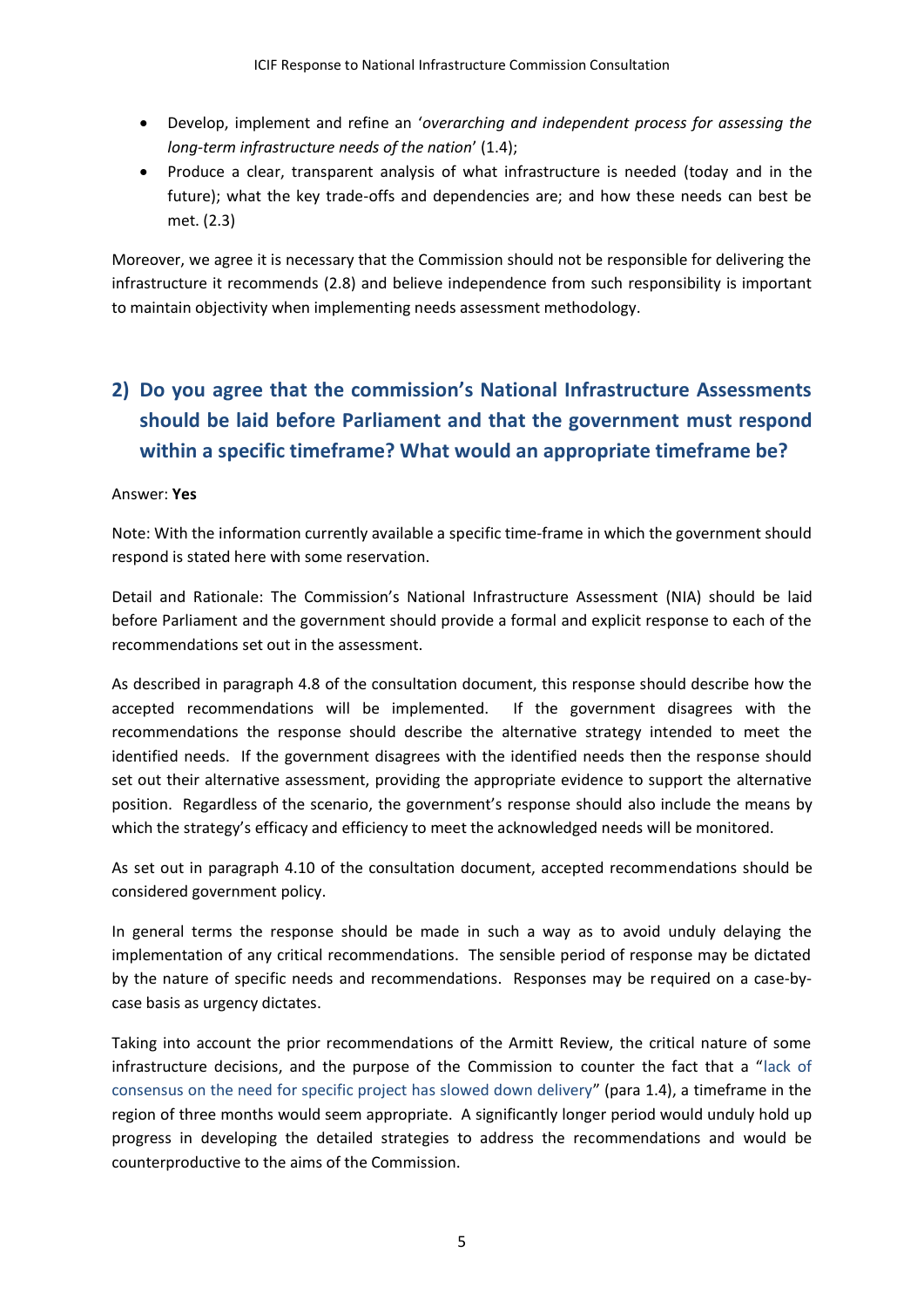# **3) Do you agree that it should not be mandatory for the government to lay the recommendations from specific studies before Parliament, but that the government should have discretion to do so where necessary?**

### Answer: **No**

### Note: None

Detail and Rationale: We strongly believe the credibility of the NIC is contingent on its recommendations, and justification of how it has reached these, being laid before Parliament. This requirement should apply as strongly to specific studies as it does the NIA (Question 2). Therefore, in the interest of transparency, all specific study reports should be laid before Parliament. The independent purpose of the NIC is best served by treating any recommendations it makes equally, rather than treating NIC analysis selectively. Therefore, we argue that it should be mandatory for recommendations made from specific studies by the NIC to be laid before Parliament.

Additionally, we raise a slight concern regarding the framing of paragraph 4.3 within the consultation that states: "The terms of reference for these studies will be set by the government'…. As well as defining the issue to be addressed, the terms of reference may provide fiscal and economic guidance within which the commission should make its recommendations."

This could be interpreted as contradicting paragraph 3.1: "The commission's legal form will be central to ensuring its independence and credibility, and will also have implications for its powers, funding and staff. The commission should be able to work independently of government departments, within its remit and the guidelines set by the government."

We strongly believe that the independence of the NIC is a source of credibility for its recommendations (Question 1). Therefore, there is a risk that by asking the NIC to undertake specific commissions based on terms of reference imposed upon it - and further constrained by fiscal and economic guidance regarding what recommendations can be made - will undermine that credibility with ramifications for all NIC recommendations made in specific commissions and in the National Infrastructure Assessment. It follows that all specific commission requests must be transparent, such that the original terms of engagement are visible to all, and flexible, such that the NIC has the freedom to frame the scope of specific commissions as it feels necessary in order to protect the independence of the processes it uses to undertake its work.

# **4) Do you agree that economic regulators should 'have regard' to Endorsed Recommendations?**

### Answer: **Yes**

Note: The answer to this question is without prejudice to the legal significance of the term to 'have regard' and what that entails.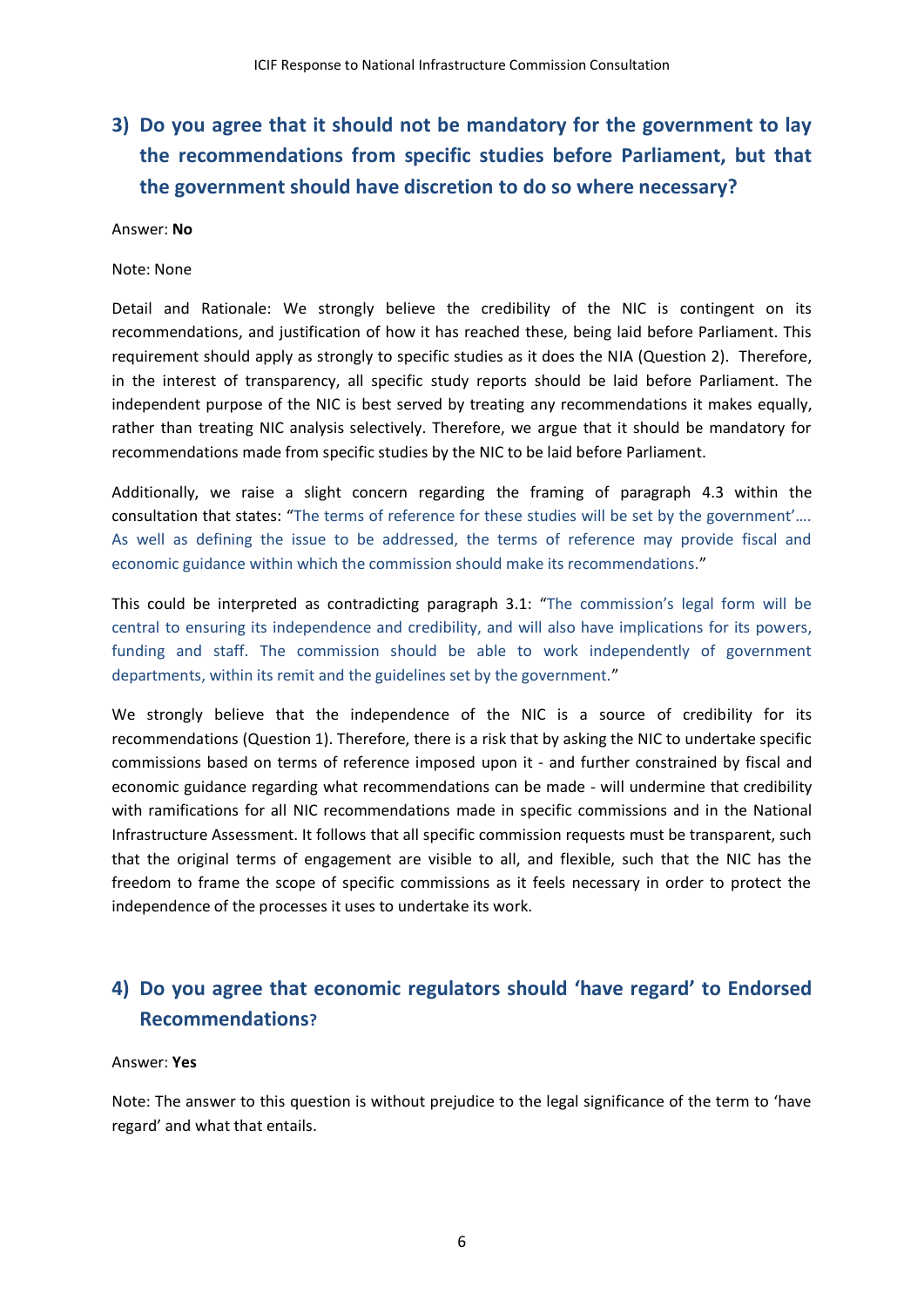Detail and Rationale: Economic regulators should have regard to Endorsed Recommendations, (as according to the definition provided in the consultation document Endorsed Recommendations are recommendations accepted by the government that should be considered to be government policy). However, there are several pertinent caveats to this question. Considering that the government can choose different means for delivering Endorsed Recommendations, which may not include regulation (but involve measures such as market stimulation) the question might be interpreted as: Should economic regulators have regard to Endorsed Recommendations whose implementation does not entail regulatory measures?

We believe that Endorsed Recommendations should be regarded by economic regulators: (1) even if they are not implemented through the use of regulatory measures, and; (2) that the principle of 'regard' should apply beyond economic regulators and include other relevant groups (including businesses and civil society) as well.

The highly interdependent nature of infrastructure provision in the UK is well-recognised in research<sup>2,3,4</sup> and involves decision making, governance mechanisms and action across multiple sectors, levels and actors. For example, Endorsed Recommendations in the case of low carbon network innovation and smart grids development would involve several sectors (including electricity, ICT and road transport) and economic regulators (Ofgem, Ofcom, ORR) with varying degrees of regulation and regulatory approaches. Therefore, changes implemented in one sector (such as the removal of financial market incentives and the introduction of new regulatory rules) will have an effect on another. Furthermore, policy support (for example funding) of cross-sectoral technologies and processes such as innovation may be anchored in one focal sector, leading to a spill-over to other interconnected sectors. For example in the UK, the electricity sector is considered critical to smart grid policy, while the ICT sector is considered as a newcomer and government funding (like the Low Carbon Network Fund (LCNF)) is thus made available only to electricity distribution network operators (DNOs)<sup>5</sup>. A lack of similar investment in the ICT sector acts as an entry barrier to low carbon innovation for SMEs, therefore excluding some of the most innovative solutions.

Applying Endorsed Recommendations to economic regulators only, can reproduce and reinforce long standing policy silos between different economic regulators, as well as silos between economic and environmental regulation. This silo approach can lead to conflicting and suboptimal responses. For example, changes in environmental regulation in the water sector in the UK post-privatisation drove demand for electricity in the water sector upwards, which many water companies tried to meet by investing in renewable technologies such as solar and wind. However, investment in renewable technologies by water utilities ceased in 2010 when changes in carbon accounting policy ceased offsetting carbon emissions by purchasing renewable energy via 'green tariffs<sup>6</sup>'.

1

<sup>&</sup>lt;sup>2</sup> Hall, J,Tran, M., Hickford, A. and Nicholls, R. (2016) The Future of National Infrastructure: A System-of-systems approach, Cambridge Press <sup>3</sup> Hiteva, R., Lovell, K., McArthur, J., Smith, H. and Zerjav, V. (2016) "Emerging approaches and issues in regulation and governance of infrastructure based services", the International Centre for Infrastructure Futures White Pape

<sup>&</sup>lt;sup>4</sup> Carhart, N. and G Rosenberg (2016) 'A Framework for Characterising Infrastructure Interdependencies'. International Journal of Complexity in Applied Science and Technology

<sup>&</sup>lt;sup>5</sup> Hiteva, R. and J. Watson, (2016) Governance of multi-regime interactions in the case of smart grids in the UK, SPRU Working Paper

 $^6$  Watson, J. and Rai, N. (2013) Governance interdependencies between the UK water and electricity sectors, Working Paper, ITRC/University of Sussex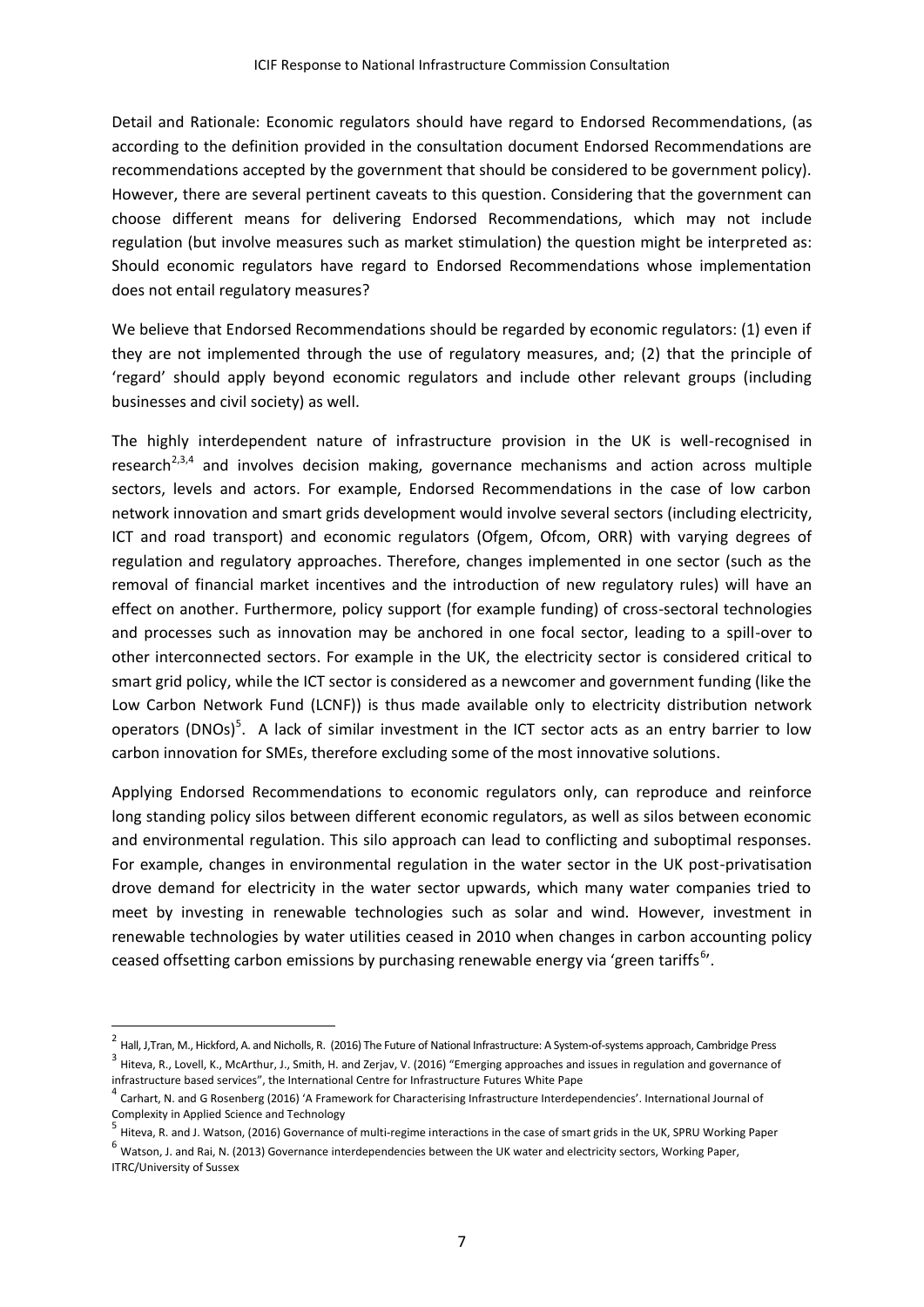A lot of areas involved in the delivery of infrastructure services are also not regulated, or are partially subject to regulation. Some of them might also be involved in non-traditional business models for infrastructure services. Business models generally describe how firms create value, capture value and then monetize a proportion of that value (internally and externally). There is a growing recognition of the utilisation of what Ofgem terms 'non-traditional business models' (NTBMs), particularly in the case of energy, describing business models that differ from conventional forms of generation, distribution and supply. Examples of NTBMs could include municipal energy management and Energy Service Companies (ESCOs), as well as non-traditional value creation activities such as volunteering and sharing. Since NTBMs can cross sector boundaries and include areas that are not regulated by Ofgem, NTBMs may not be immediately visible to or fully contained within the remit of the electricity regulator.

# **5) Do you agree that the government should legislate to oblige the commission to produce National Infrastructure Assessments once in every Parliament?**

Answer: **Yes**

Note: None

Detail and Rationale: Given the arguments presented in the consultation, especially those contained within paragraph 4.2, it is clear that a primary value adding role of the Commission is to act as constant and independent horizon-scanning steward for the UK, or those countries that will form part of the Union in the future, in terms of the integrated suite of infrastructure systems and networks that our country will need and depend upon. Whilst it is it for the people and their elected representatives to decide which elements to decide to have or not have and how to pay, it is clear that we need those who can maintain a long-term and independent viewpoint to consider not the immediacy of our problems and issues, but what may well become our challenges in the decades to come. We have seen examples in this country where forward thinking has provided us with infrastructure that has served the nation well for generations beyond that envisaged by the original designers and equally, where we have become moribund in discussion and bureaucratic process allowing chronic and then acute infrastructure problems to occur.

To charge the Commission with the production of an NIA would require there to be the setting of a point of achievement of difference, akin to the Carbon Reduction Commitment (CRC) set for 2050. The CRC is clear and unequivocal. With it stated we, as a nation, should now be able to say how we are doing against this CRC. Yet we have no infrastructure equivalent to the CRC and, assuming that we address this, it is clear that such stretching and demanding objectives should be routinely assessed, and assessed with sufficient rigour to allow those accountable for progress and performance to both defend their record and take any and all appropriate action as necessary.

It would be beneficial if the methodology used to undertake the NIA is robust, transparent, peer reviewed and clearly auditable. However, whilst ensuring direct comparability between NIA is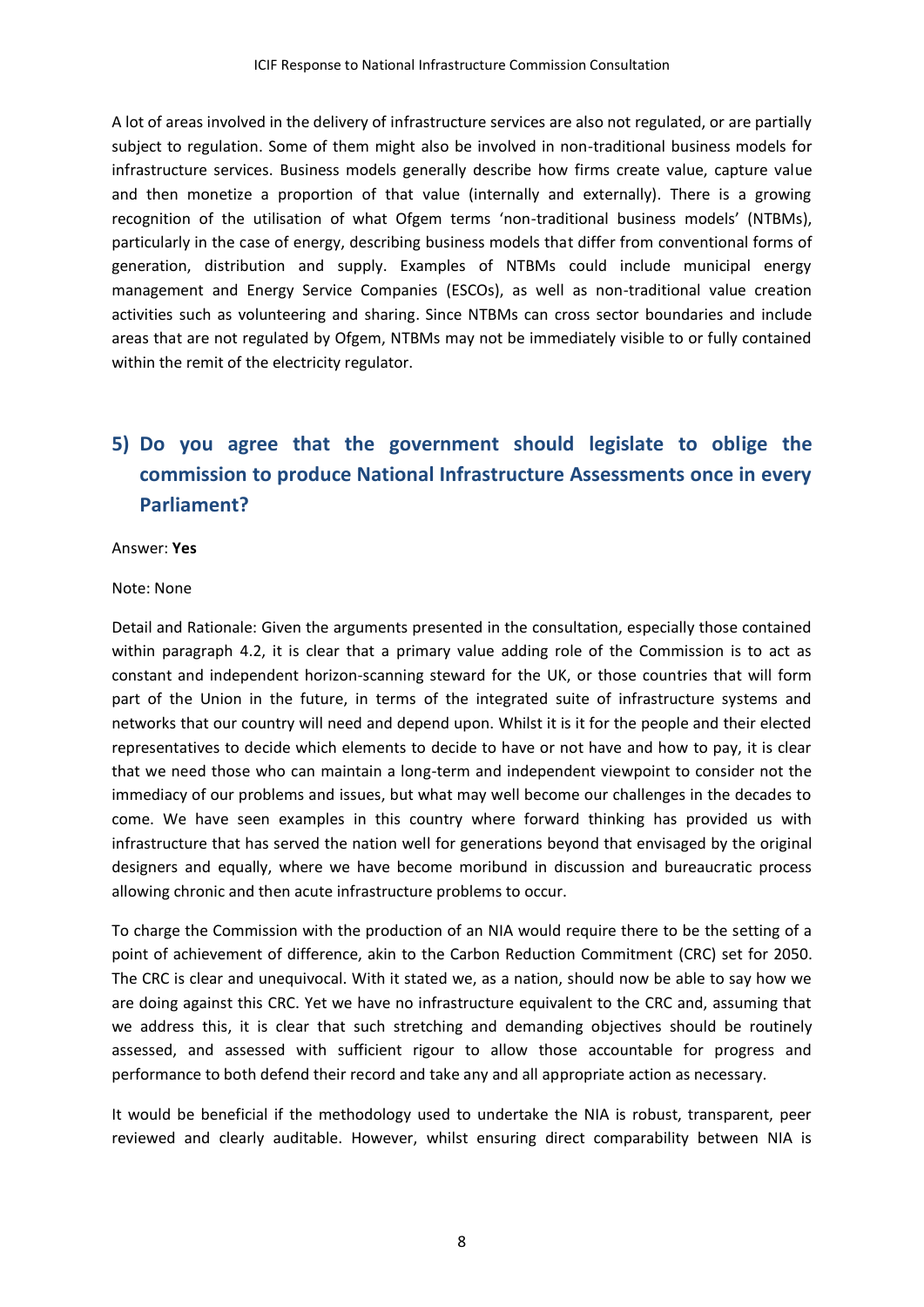important, each NIA should learn from the experiences of the previous iteration. Therefore, NIA methodology need to be sufficiently flexible to allow this learning to take place.

# **6) Do you agree that the precise timing of reports any interim publications should be a matter for the commission in consultation with relevant departments?**

### Answer: **Yes**

### Note: None

Detail and Rationale: Given that the Commission will be required to produce an NIA once per Parliament (see Question 5) there will be the expectation that the Commission will also be conducting parallel work on a series of more short-term projects that will generate various outputs. These should be produced as and when appropriate and following dialogue and discussion with the various departments, agencies and other government-related organisations that the Commission will need to liaise with. It would seem both appropriate and indeed best practice for the Commission to want to establish a productive working relationship with these departments and similar bodies as the nature of infrastructure is enduring and whilst the nature of each report is likely to be specific and non-repeating, the accumulation of these publications over time, and the conduct of the Commission in producing them, will set the tone for how infrastructure as a topic is considered within and between these departments and similar bodies. Thus, there is much need for a policy of good conduct by the Commission when it comes to consultation with the relevant departments.

# **7) Do you agree that a GDP envelope would provide the most effective fiscal remit for the commission?**

### Answer: **No**

Note: None

Detail and Rationale: It is our belief that the question of fiscal remit is not aligned with the purpose of the NIC in undertaking the NIA. The NIA should focus on the identification and definition of infrastructure need (both current and future), not on the advocacy of specific infrastructure solutions. We, therefore, believe that the NIC should consider undertaking three core actions when conducting the NIA:

- i. Identifying and understanding desired outcomes (those benefits that we expect infrastructure to play a role in enabling, and therefore that gives infrastructure its purpose);
- ii. Evaluating need (the difference between current + planned provision and expectations of what infrastructure should enable);
- iii. Identification, evaluation and selection of solutions.

We argue that of these actions (i) and (ii) are the most important when evaluating the 10-30 year horizon expected of the NIA. This is because (i) aligns the purpose of infrastructure with the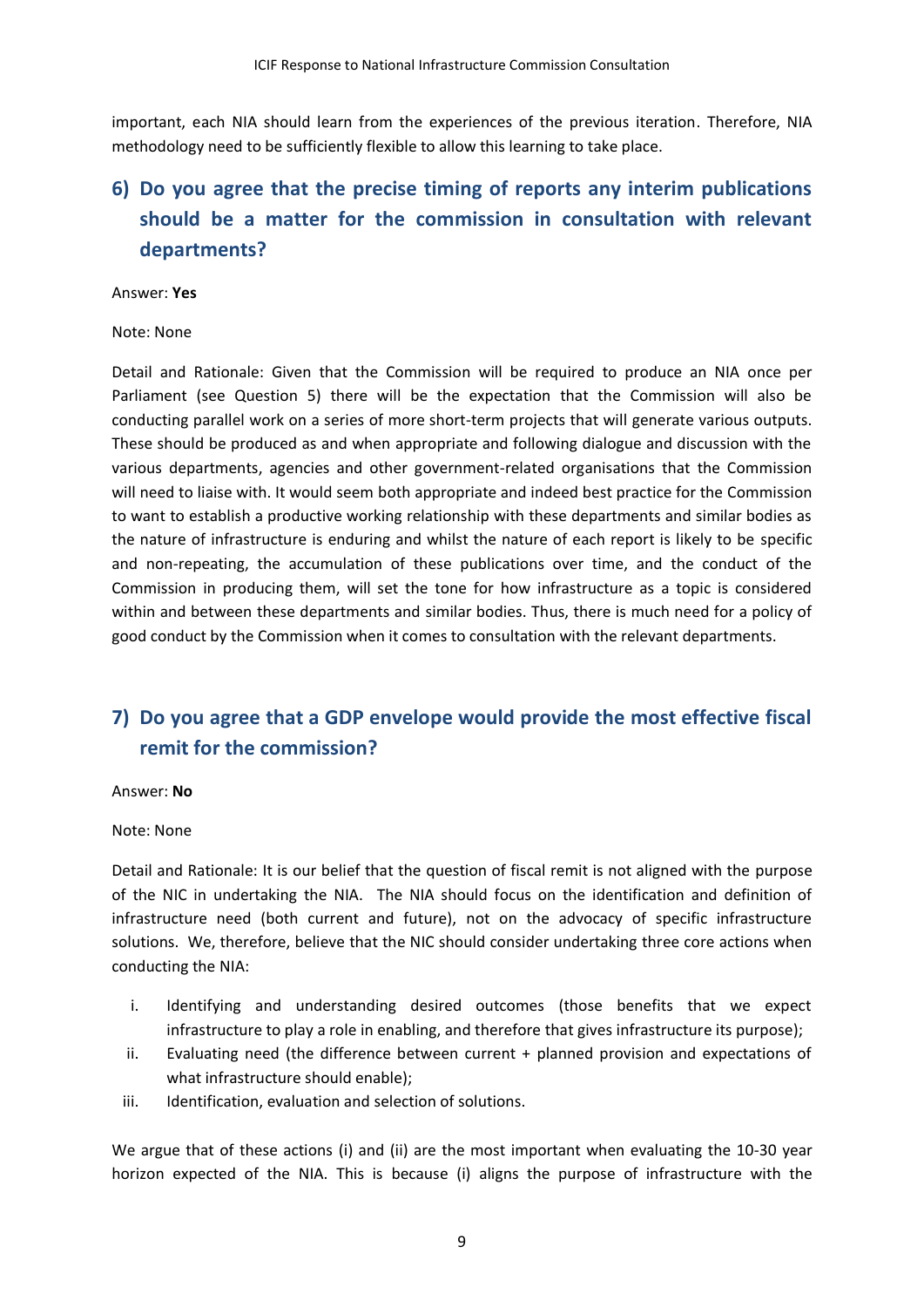outcomes required by society, and (ii) evaluates need in terms of that definition of infrastructure purpose given by (i). It follows that the credibility of any recommendations made by action (iii) is based upon the use of robust, transparent, peer reviewed, clearly auditable methodologies being applied to evaluate (i) and (ii).

Furthermore, a robust, risk-based understanding of current and projected infrastructure need is a better output for the NIC to aspire to than a pipeline of infrastructure solutions (similar to that in the current NIP), therefore, (i) and (ii) should be the fundamental focus of the NIA.

Both an articulation of needs and a pipeline of future infrastructure projects would signpost future activities and so provide greater certainty to all involved with infrastructure provision. However, a pipeline of planned infrastructure projects has a number of disadvantages compared to a robust articulation of infrastructure needs: (a) it dictates the solution to a need without reference to the context into which that solution will be introduced 5 to 30 years after the solution was originally identified; (b) it places responsibility for the identification of solutions in the public sector, and; (c) it serves to stifle innovation by selecting solutions at an early stage in the design lifecycle. By contrast, an articulation of needs, by not specifying the expected solution, creates clear signposts to solution providers that a solution to a certain need will be required at a specific time in the future. This creates an incentive for innovation in the formation of possible solutions.

Therefore, given the importance of (i) and (ii) and the relative merits of an articulation of current and future need over those of a pipeline of solutions, we suggest that NIC when undertaking NIA should primarily focus on framing infrastructure need, and a fiscal remit should only apply if needed when undertaking (iii).

# **8) Do you agree that a transparency requirement should be placed on the commission with regard to its economic remit?**

Answer: **Yes**

### Note: None

Detail and Rationale: We strongly agree that the Commission should be as transparent as possible in all the activities it undertakes. We believe that operating in a transparent and open manner will give the NIC the credibility it needs to fulfil its remit. In this way transparency is as important as independence and many of the points raised in response to Question 1 apply here.

However, we are slightly concerned with the wording of this question. We agree about the need for a transparency requirement, but feel the question implies our agreement with the need for an economic remit. For similar reasons to the doubts we raised about the fiscal remit in Question 7, we feel an economic remit is only relevant to NIC work concerned with identification, evaluation and selection of solutions (point iii in response to question 7) and is not necessary for NIC work focused on identifying and understanding desired outcomes or evaluating infrastructure need (points i and ii in response to question 7).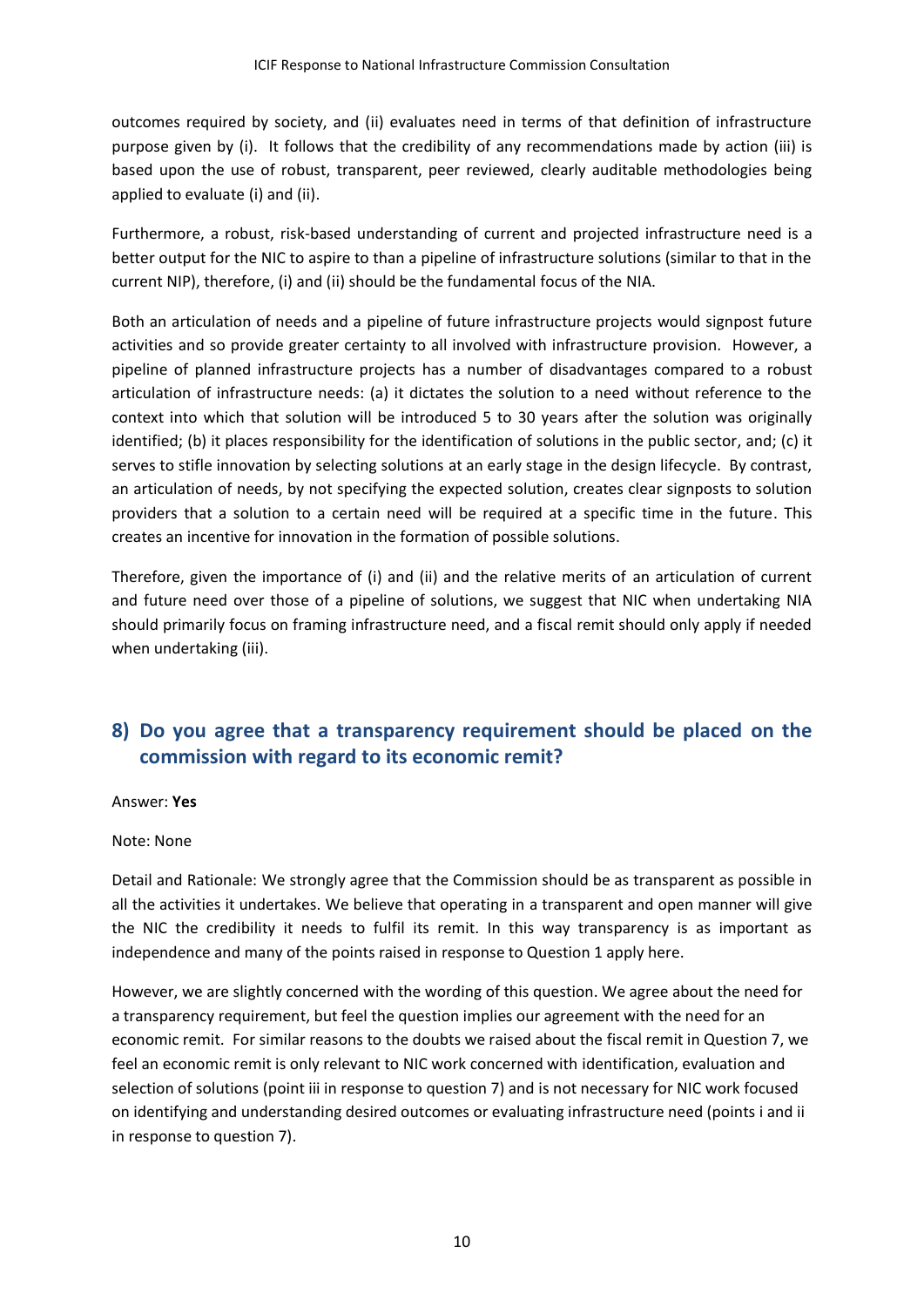We believe that if an economic remit is applied, it should not constrain the Commission from considering the full range of possible solutions to a stated infrastructure need. Solutions should be evaluated against a more holistic set of criteria than solely capital costs (CAPEX), these might include but are not limited to: cost over the whole lifecycle (TOTEX), the value of the flow of benefits the infrastructure is expected to enable over its lifetime, the ability of a solution to contribute to broader system-level goals such as increased system resilience, carbon mitigations, system adaptation to the impacts of climate change, and the management of water flow at the catchment level. Similarly, as an output from NIC work, it is important that the ability to frame underlying need in terms of higher level system objectives such as those listed is developed.

# **9) Do you think that any additional constraints are necessary to deliver the commission's anticipated benefits to consumers?**

#### Answer: **Yes**

Note: We favour framing them as areas where the NIC will have a duty of care rather than constraints. The presumed benefits to consumers are also unclear from the consultation document.

Detail and Rationale: There are a number of issues of non-economic character that NIC should be obliged to take into account in order to deliver benefits to consumers, however these should not be necessarily described as "constraints" but areas where NIC should have a duty of care. The proposed areas are based on ensuring fairness, inclusiveness, environmental protection, acceptance and resilience. The duty of care for the NIC should involve avoiding actions such as putting forward recommendations of a regressive nature, which will adversely affect the most vulnerable groups of users (such as the elderly, fuel poor households, single parents, families with multiple children) or lead to the exclusion of already marginalised groups. The commission should be compelled to consider inclusiveness not only in terms of access (i.e. the provision of certain infrastructure services such as high-speed broadband) but also in terms of whether all groups of users will be able to gain value from this provision. For example, online access to infrastructure services requires the use of a smart appliance such as a laptop, mobile phone or tablet, as well as the knowhow of using online services. The commission should uphold a standard of environmental protection in all aspects of its work, and environmental protection should be adopted as a benefit to consumers across the board. Recognising these areas as benefits to infrastructure consumers would facilitate a move away from focusing entirely on a traditional cost-benefit analysis of infrastructure towards a more inclusive interpretation of the role of consumers. This would involve recognising that consumer values and their associated interpretation of the benefits derived from infrastructure often go beyond their immediate time horizon and concern with selecting the cheapest option for consumer bills. Closely linked to these additional areas of concern for NIC and of equal importance, is imposing a commitment on the Commission to safeguard the resilience of communities affected by infrastructure, defining the scope of impact not purely in geographic terms and on the basis of proximity. Embedding values of engagement with groups underrepresented in infrastructure governance in the UK, such as users, citizens and consumers, has a great potential to contribute to the credibility and legitimacy of NIC's work.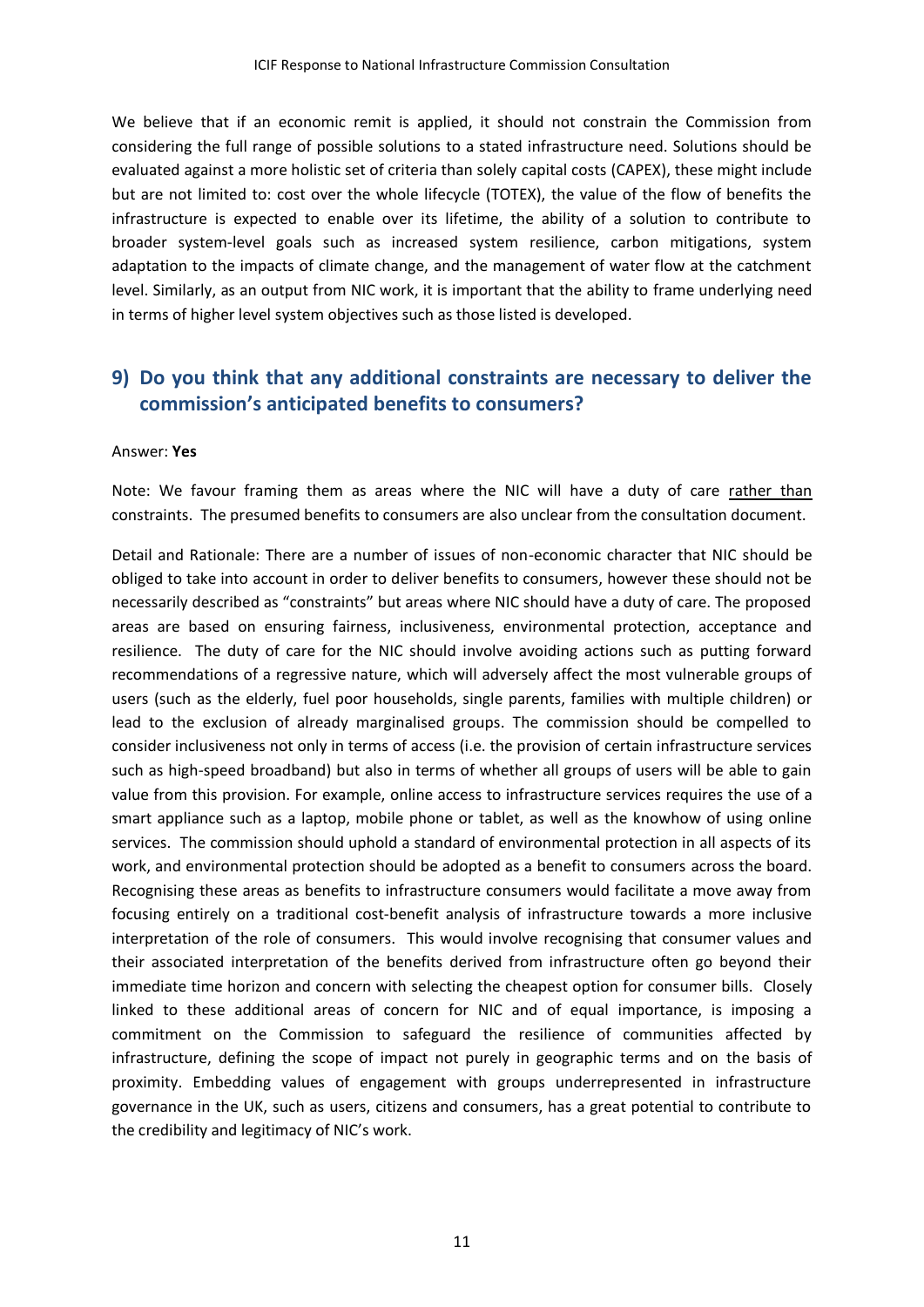# **10) Do you agree that the remit should be set by a letter from the Chancellor, on behalf of the government?**

Answer: **No**

### Note: None

The consultation document makes it clear how strategically important infrastructure is to the UK. The consultation document makes it clear that the Commission has limited its mandate to that of 'economic infrastructure' (paragraph 2.9) and will not make recommendations on social infrastructure (paragraph 2.10). Yet this seems contradictory with the implicit argument that lies behind the argument presented in 1.4 that refers to 'more efficient infrastructure systems'. The sentiment in this section of the consultation can easily be extended from that of the efficiency argument (that is to say a focus on generating outputs with a minimum amount of waste) to that of effectiveness (i.e. the degree to which infrastructure meets its intended objectives and works for the country and its people). Here having an efficient and effective infrastructure system will lead to assured national prosperity. In doing so, there will be an intrinsic interdependence on all forms of infrastructure, from the hard economic to the digital social, from the natural and green to the space bound and highly technological. It is for this reason that we feel, strongly, that the letter setting out the remit for the Commission should be written by the Prime Minister of the government, not the Chancellor. The Prime Minister is responsible for the country and for its entire infrastructure. The Prime Minister must and should write this letter.

# **11) Do you agree that the commission's working assumption should be to only review those areas of infrastructure that are the responsibility of the UK government?**

### Answer: **No**

### Note: None

Detail and Rationale: We believe that the commission should also review areas of infrastructure that fall outside of the direct responsibility of the UK government. As elaborated in more detail in our answer to Question 4, growing infrastructure interdependencies across sectors and scales, and the existence of non-traditional business models, point to areas, groups of actors and activities that fall outside of the remit of the UK government but might play an important role in the creation and capture of value from infrastructure by society. Therefore, we encourage the introduction of a certain level of flexibility when identifying the scope of areas to be reviewed, with view to include the broadest range of perspectives and knowledge for any given area. This will be particularly important in delivering non-economic benefits to consumers, as detailed in the answer to Question 9.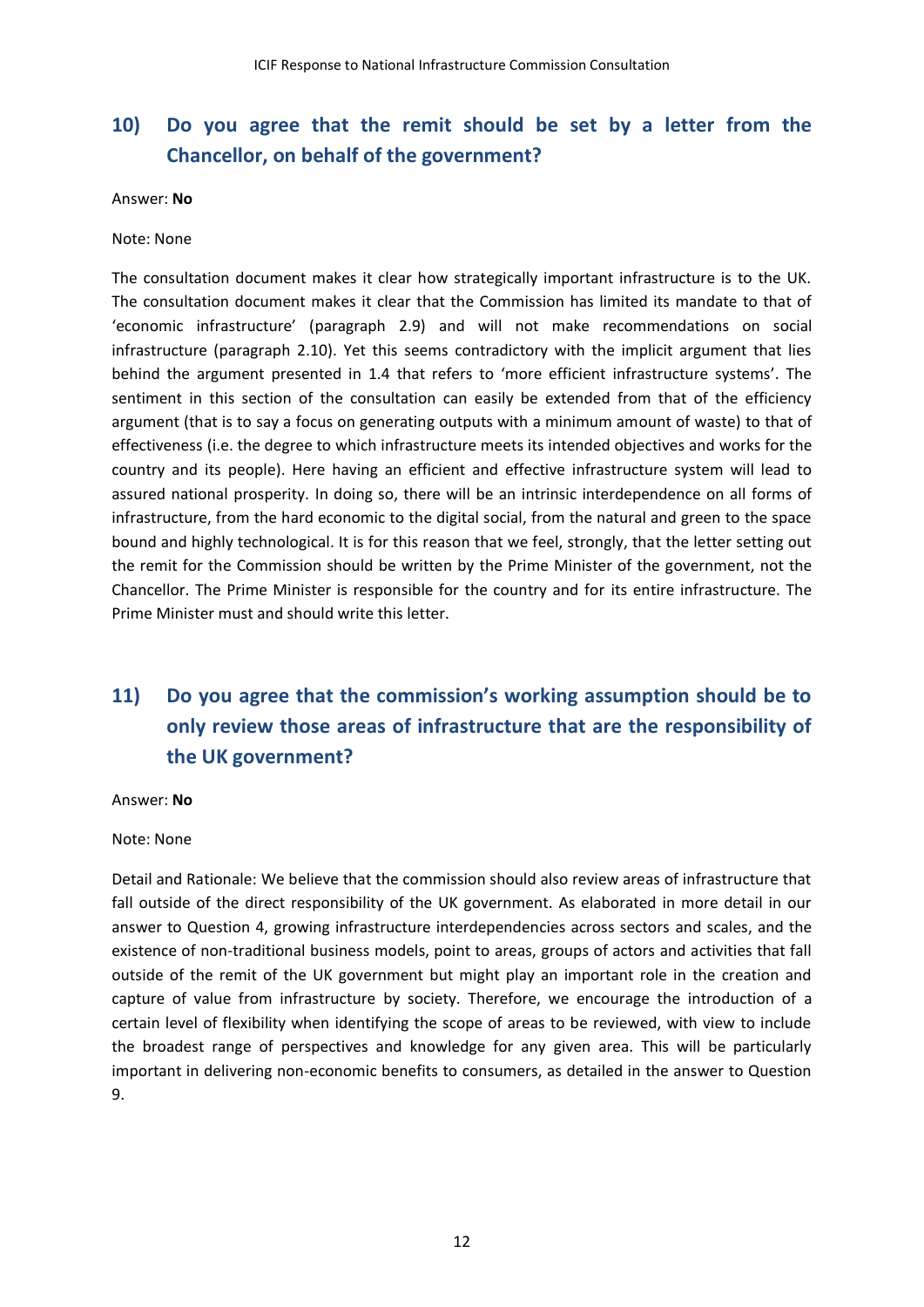# **12) Do you agree that the decision of whether to accept or reject the commission's recommendations should rest with the responsible government?**

#### Answer: **Yes**

### Note: None

Detail and Rationale: The Commission will be expected to take an objective, evidence-based, apolitical and morally ambivalent perspective on infrastructure. This may not be popular with the media or politicians, but it will be beholden on the Commission to not simply state what it thinks is best, but to present the arguments and data on *why* it believes, to the best of its abilities, its position is in the long-term best interests on the country. In such circumstances, where the Commission makes recommendations that a responsible government either agrees or disagrees with, it should equally rest with that government to present its case as to why it so agrees or disagrees. To do so will clearly present to the electorate, media, infrastructure investors and other interested parties what the responsible government's view is of infrastructure and the role it plays. This is best illustrated by reference to current major decisions that are being considered, such as that of the expansion of airport capacity in the south-east of England, how to fund Crossrail 2 in London or provide the high speed – high capacity transport linking cities in northern England. Independent Commissions can and will make recommendations, but governments do not have to abide by these recommendations. However, it is essential for many reasons, not least for national and international credibility at the time and into the future, that the government handles its response to such recommendations in a fully considered and professional way.

# **13) Should departments be obliged to accede to the commission's requests for analysis?**

#### Answer: **Yes**

Note: This answer is given with the assumption that a collaborative Memorandum of Understanding or potentially even a Memorandum of Agreement is established between the NIC and the relevant departments governing what is and isn't an appropriate request.

Detail and Rationale: A collaborative, transparent and open relationship with government departments and relevant agencies, as described in paragraph 6.5 of the consultation document is strongly endorsed. Whether looking at specific projects or the national infrastructure system-ofsystems, access to data and information is critical. The Commission is perhaps in a unique position to consider the ability of infrastructure as a whole to meet the complex and dynamic needs of the nation (socially, economically and environmentally). In this way it can overcome the challenges of "silo-thinking" acknowledged in the Armitt Review, and the emergent risks and benefit of necessary and optional infrastructure interdependencies as discussed in the response to Question 1.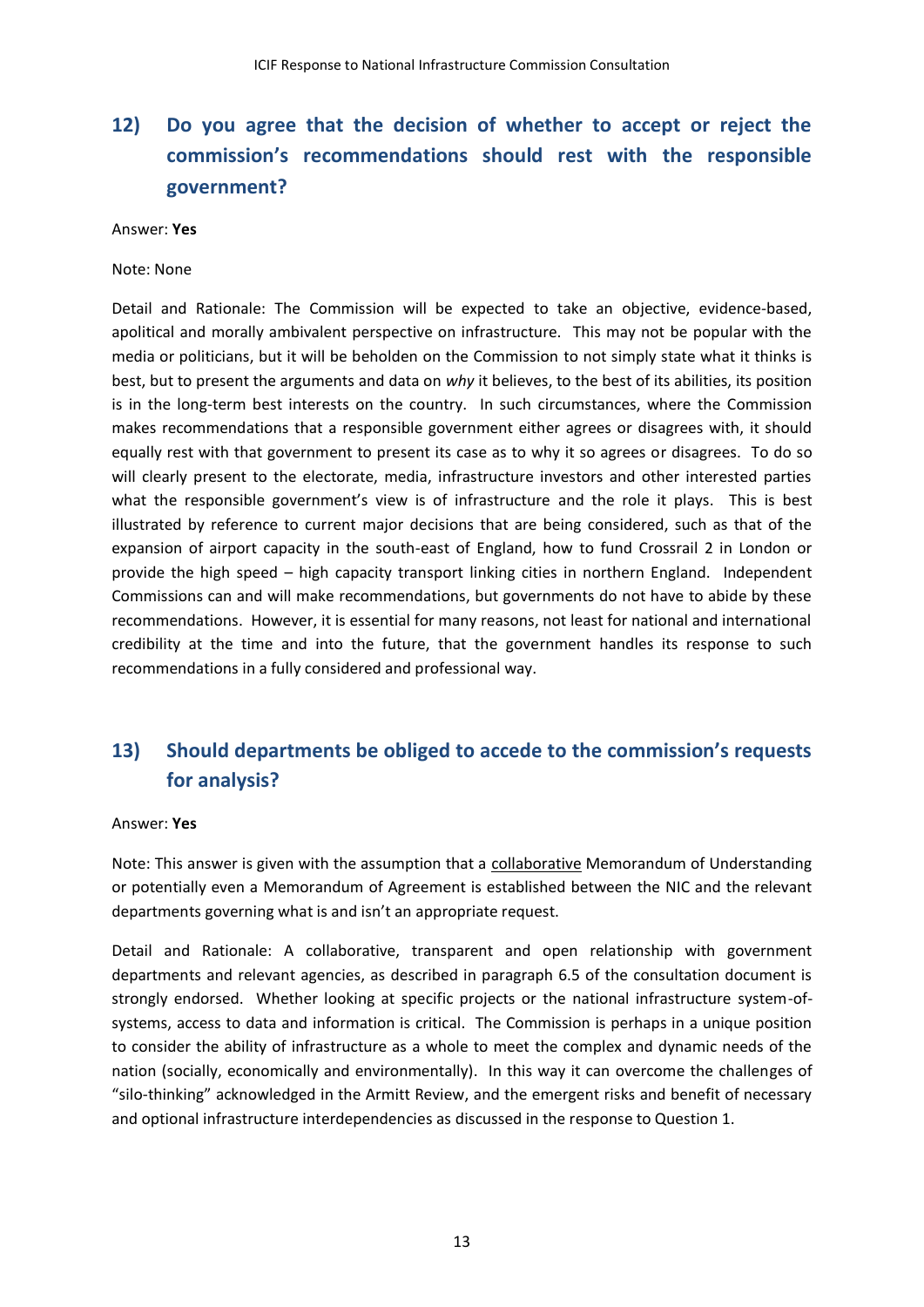The Royal Academy of Engineering have stated that "A systems approach to infrastructure planning will be essential, noting the interdependencies between infrastructure sectors"<sup>7</sup>. This is only possible if government departments and agencies are prepared to share their knowledge in an open spirit of collaboration. The ability of the Commission to successfully meet its intended purposes, as set out in the consultation document, will be significantly hampered if such relationships do not exist.

The notion set out in paragraph 6.6 of the consultation document, "the government intends to legislate to provide the commission with the right to ask departments for both data and analysis", is supported, although the right to ask should be expected.

There should be an expectation of openness and transparency around information, data and the conclusions of existing analyses. Departments should be obliged to accede to requests for these.

Were departments "obliged to accede" to all requests for analysis, then the collaborative and open relationships between them and the Commission may be threatened. There should be some sensitivity to the imposition of a blanket obligation. There may be challenges of resources were there an ambiguous obligation to accede to all requests for additional analysis. .

The consultation document proposes a Memoranda of Understanding between departments and the Commission, setting out "a common understanding of what reasonable and proportionate requests for data and analysis should entail" (Para 6.7). This is critical to ensure that collaborative relationships are maintained. Departments should be obliged to accede to requests for analysis within the expectations of this Memorandum.

The Commission may also wish to look at alternative avenues for analysis to be conducted.

# **14) Do you agree that the legislation used to create the commission should place obligations on the relevant regulators and public bodies to share information with the commission?**

### Answer: **Yes**

1

Note: This answer is given with the assumption that a collaborative Memorandum of Understanding or potentially even a Memorandum of Agreement is established between the NIC and the relevant regulators and public bodies governing what is and isn't appropriate.

Detail and Rationale: As set out in response to Question 13, a collaborative, transparent and open relationship with relevant agencies is strongly endorsed. The interdependent nature of infrastructure requires collaboration with and across multiple government departments, regulators and public bodies. The efficacy of the Commission in its ability to fulfil its remit would be threatened were it not able to work with all infrastructure stakeholders and fully appreciate their points of view.

<sup>&</sup>lt;sup>7</sup> Royal Academy of Engineering (2013) 'Independent Armitt Review of Infrastructure - Submitted by The Royal Academy of Engineering to Sir John Armitt' [Available Online: http://www.raeng.org.uk/publications/responses/independent-armitt-review-of-infrastructure]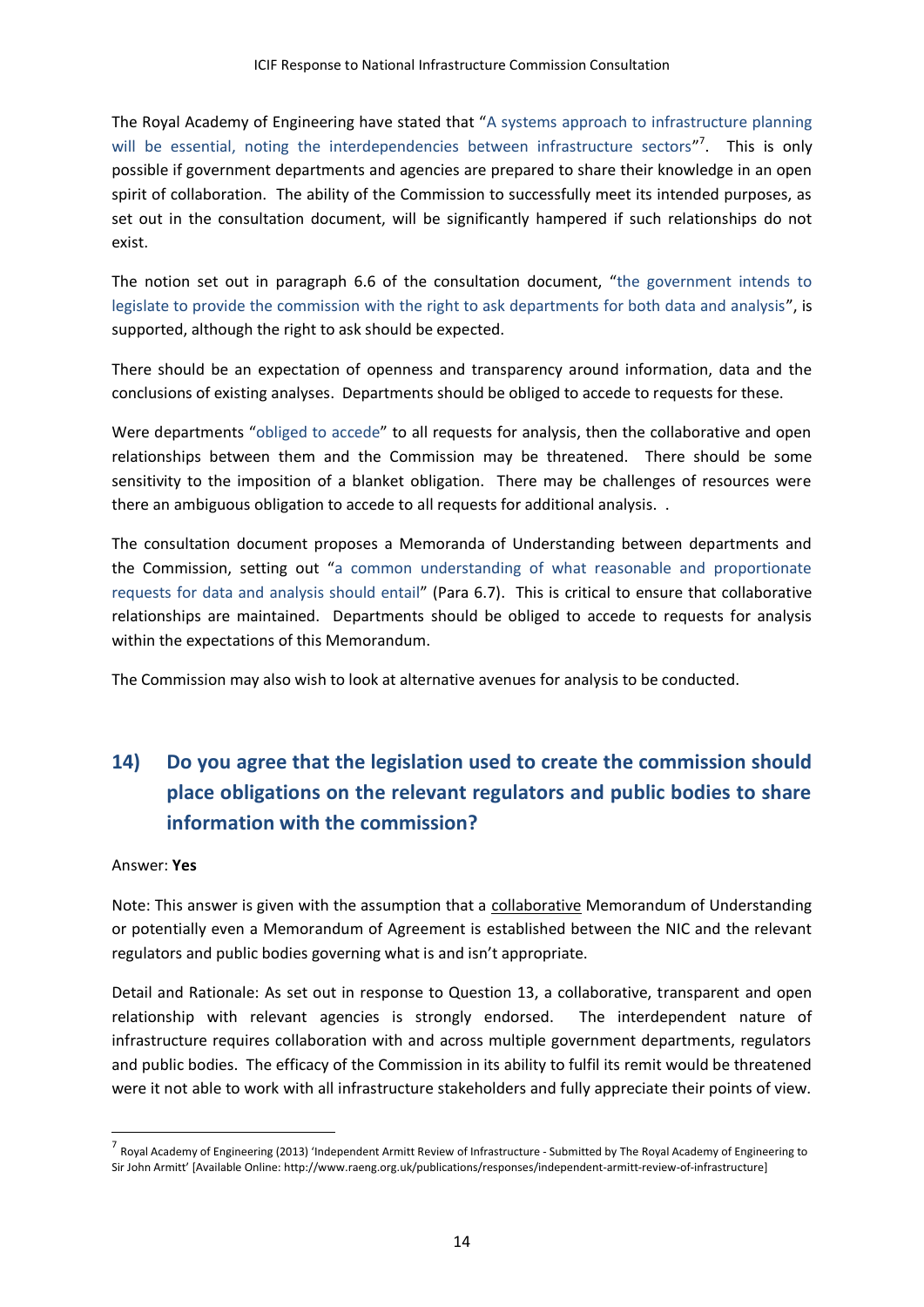This will require access to tacit and explicit knowledge held by the relevant organisations. Access must be afforded to the Commission in a way that does not threaten the relationships between the concerned parties. This requires a shared understanding and agreement over the purpose and role of the Commission.

Regulators and public bodies should be obliged to respond to all requests for information from the Commission, and provide any information that falls within the remit of a collaboratively formed Memorandum of Understanding as is the proposed method for the Commission's relationship with Government Departments. This Memorandum of Understanding should embody the collective view of the mutually beneficial act of sharing information, and ensure the successful governance of the relationships.

Obligations should be placed on the relevant regulators and public bodies to share information with the Commission which fall within a collectively agreed understanding of what is reasonable and appropriate.

# **15) Should legislation also place obligations on the relevant regulators and public bodies to provide analysis for the commission?**

Answer: **No**

Note: None

Detail and Rationale: As set out in response to Question 13 and Question 14, a collaborative, transparent and open relationship with relevant agencies is strongly endorsed and central to these questions. The Commission, together with relevant regulators and public bodies, must work to form a shared understanding of the role of the Commission and how collaboration and knowledge sharing could be mutually beneficial. This should form the basis of the understanding between the organisations, and an agreed expectation for what constitutes a reasonable and proportionate request for analysis.

# **16) Do you agree that the government should specify a timetable to review or replace a National Policy Statement when endorsing recommendations?**

Consideration for the timetable for reviewing National Policy Statements is felt to be outside the current focus of the International Centre for Infrastructure Futures, and therefore we are not in a position to offer a meaningful view on this at the present time.